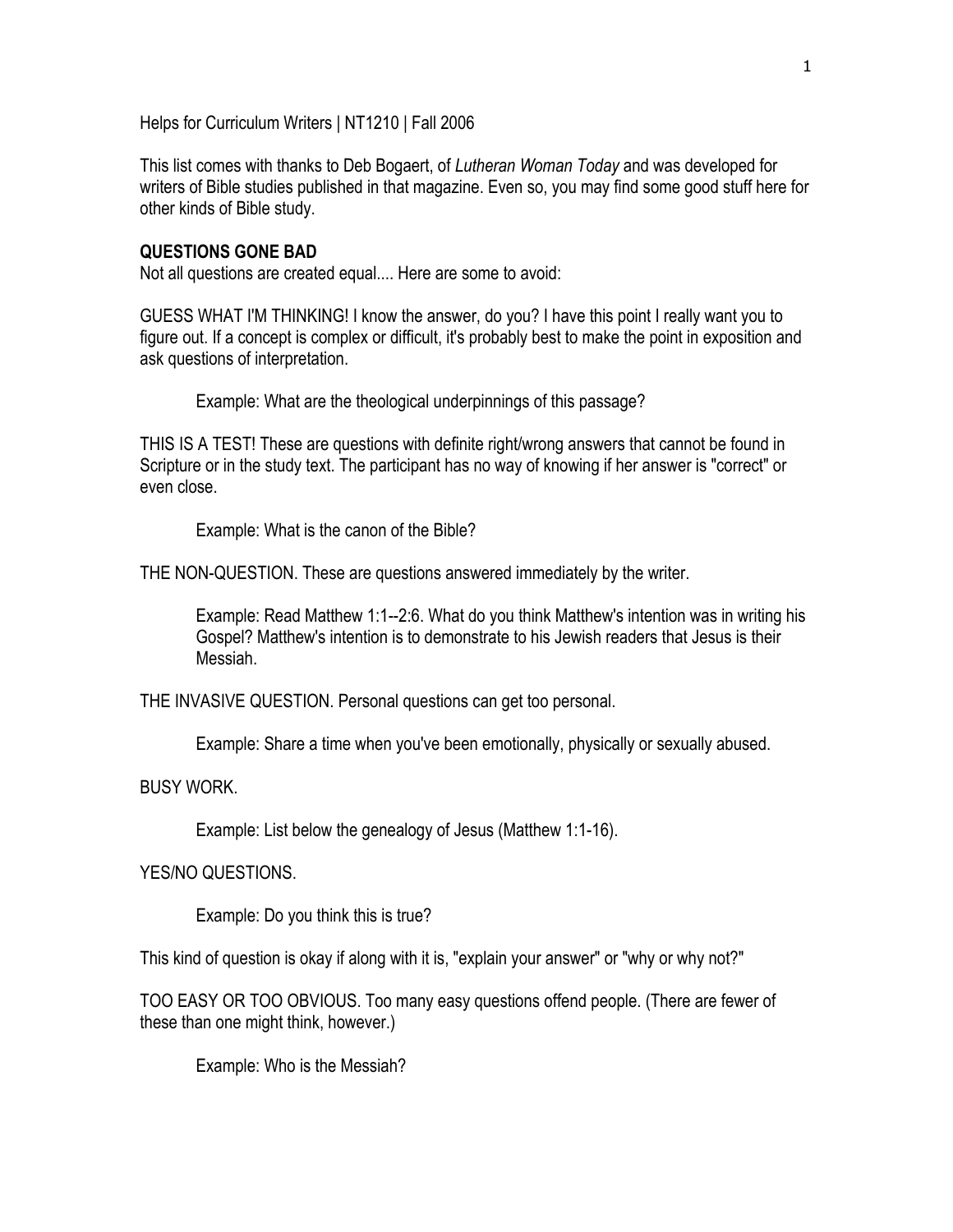TOO DIFFICULT OR OBSCURE. A few really challenging questions are great. Too many are discouraging. TOO MANY. Aim for 8 to 10 good questions, not 20. TOO FEW. Better 8 to 10 good questions than 3 good questions.

## **TYPES OF QUESTIONS**

### **Putting-It-All-Together Questions**

These questions ask the participant to reorganize information into something new; take details and come up with the big picture, a global perspective; break down a big idea into smaller concepts. Compare/contrast wording is often key to this type of question. These type of questions often make the advanced participant feel she's getting her money's worth, but can be intimidating to the beginning student, so use with care.

A. Compare the resurrection stories in the four Gospels. What does Mark include that the others don't? What does Mark "leave out"?

B. How does the way Matthew tells the resurrection story reflect his goals?

C. How are Mary and Elizabeth alike? How are they different?

### **In-My-Humble-Opinion Questions**

Which is best? What is right? Is it true? These questions ask for evaluation, a judgment. Sprinkled gingerly throughout the sessions, these questions ask participants to "take a stand." They require a good leader and careful facilitation in a group setting to allow for respectful discussion of opinions.

- A. What is necessary for eternal life?
- B. When is war justified? Explain your answer.
- C. Where is God when people suffer?
- D. Is tithing essential to being a good steward? Explain.

#### **Imagine-All-the-Feelings Questions**

Here participants are asked to feel, empathize, relate, imagine.

A. What goes through your mind when you see a homeless person?

B. Imagine you are Mary and you've just be told you will give birth to the Messiah. What are you thinking? What are you feeling?

C. Jesus recalled Psalm 22 during his crucifixion. In times of trouble, what hymns or scripture verses do you recall?

D. If you were asked to paint a picture of this text, what colors would you use?

E. Imagine that your hands are wings lifting a problem up to heaven. At Jesus' feet is a box for burdens. See yourself leaving your trouble in the box, closing the lid, and bringing your hands back down to your arms. Pray for the trust to leave this trouble for Jesus to handle.

## **Just-Do-It Questions**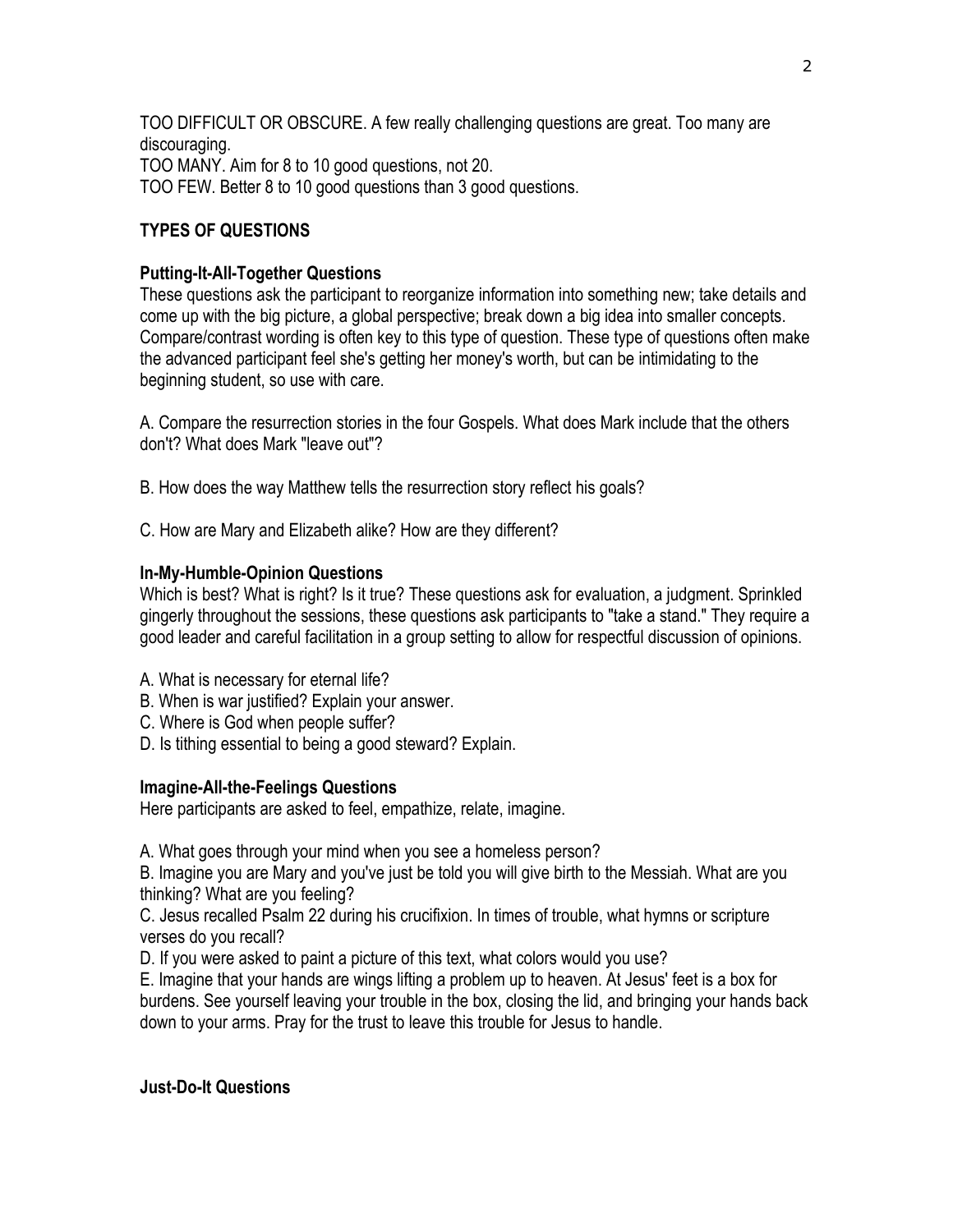These questions require a hands-on approach and recognize that some people learn best by doing.

A. Make a collage reflecting the theme "All God's Children."

B. Write a letter of thanks to someone whose life and witness has helped you grow in faith.

C. Take four "meditation" walks, each time focusing on one sense (what you see, smell, hear, or

touch). How did each different focus change the walk for you?

- D. Label this diagram of...
- E. Draw something from nature that represents a quality that you like about yourself.

## **Find-the-Answer-in-the-Bible Questions**

It is good to include several questions in each session that can be answered directly by referring to Scripture--thereby assuring participants that they are engaging in Bible study--especially at the beginning of the session.

Direct-answer (objective) questions might come in the form of listing, true/false, matching, fill-inthe-blank, underlining. Some objective questions are more difficult than others.

A. Read Matthew 5:1-12. Who does Jesus call *blessed?*

B. Read the first creation story, Genesis 1--2:4a. List what God created, in order.

C. Read Hebrews 13:1-5. Fill in the chart below, using the sample as a guide.

| 13:2<br>13:3<br>13:4 | Verse What we are to do<br>show hospitality | Reason<br>may entertain angels without knowing it |
|----------------------|---------------------------------------------|---------------------------------------------------|
|                      |                                             |                                                   |
| 13:5                 |                                             |                                                   |

D. Underline in your Bible the gifts of the spirit mentioned in 1 Corinthians 12:4-11, or write them below.

# **Understanding Questions**

If direct or objective-type questions can be compared to a multiplication problem, the questions in this category are similar to story problems. Before a participant can answer an understanding question, she must take the passage, observation, facts or story and draw her own conclusions as to what it might mean.

- A. What might it mean to be "poor in spirit"?
- B. Read these miracle stories of Jesus, and make up a title for each:

Matthew 9:18-34 Mark 3:1-6 Luke 8:26-39

C. Read Matthew 5:17-20. Does Jesus take the law seriously? Explain your answer.

D. Read 2 Corinthians 5:14-15. What do you think is the message of this passage? (Note how "What do you think" is a better choice than "What is.")